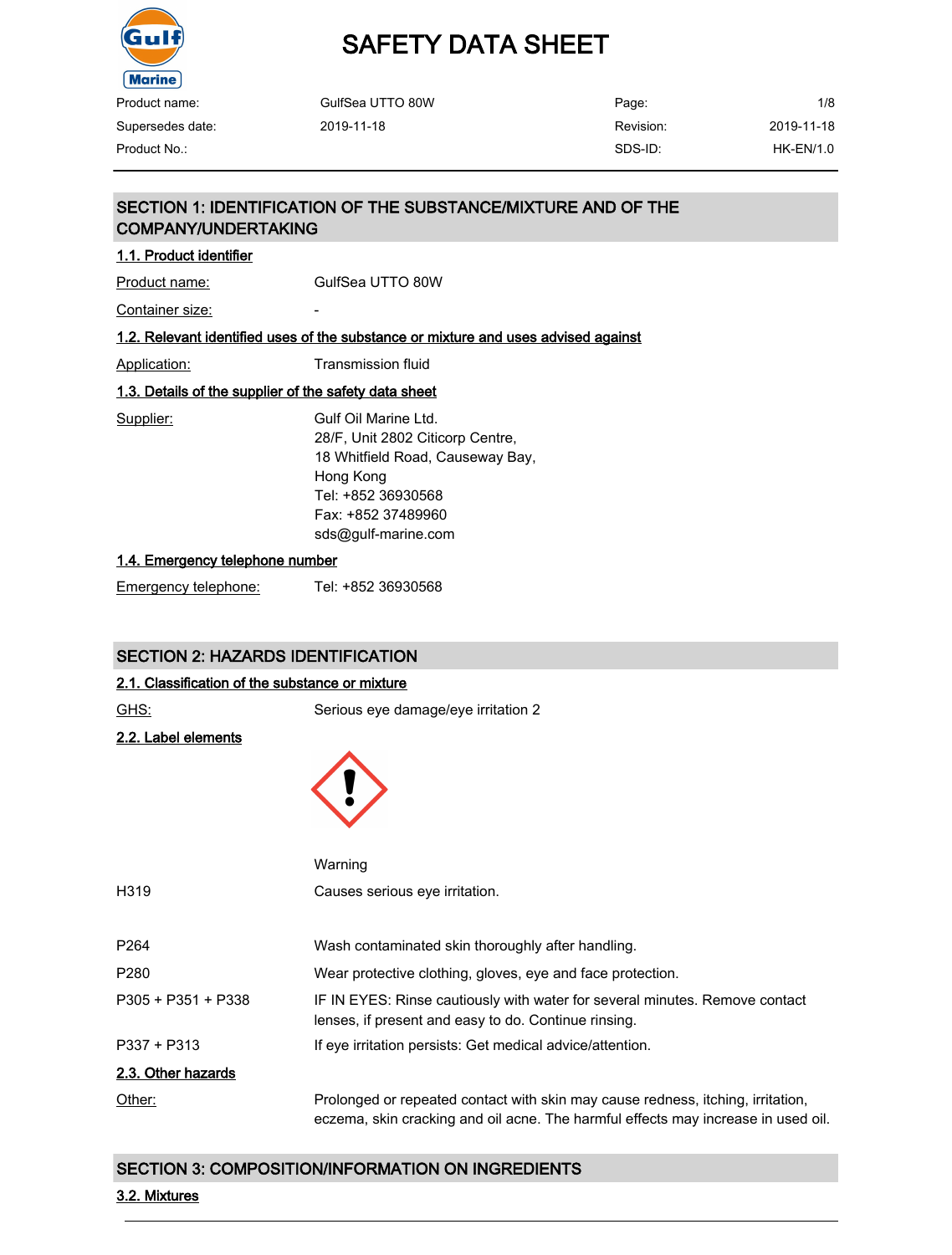

| Product name:    | GulfSea UTTO 80W | Page:     | 2/8        |
|------------------|------------------|-----------|------------|
| Supersedes date: | 2019-11-18       | Revision: | 2019-11-18 |
| Product No.:     |                  | SDS-ID:   | HK-EN/1.0  |
|                  |                  |           |            |

Mineral oil and additives. DMSO-content < 3%

Only classified substances above threshold limits are shown.

GHS:

| $\frac{9}{6}$ : | CAS-No.:   | $EC$ No.: | REACH Reg.<br>No:        | Chemical name:               | Hazard classification:                                                      | Notes: |
|-----------------|------------|-----------|--------------------------|------------------------------|-----------------------------------------------------------------------------|--------|
| $1 - 3$         | 68649-42-3 | 272-028-3 | $\overline{\phantom{a}}$ | Zinc dialkyl dithiophosphate | <b>Skin Irrit. 2, H315</b><br>Eye Dam. $1:$ H318<br>Aquatic Chronic 2, H411 |        |

Reference: The full text for all hazard statements is displayed in section 16.

## SECTION 4: FIRST AID MEASURES

| 4.1. Description of first aid measures                                          |                                                                                                                                                                                                             |  |  |  |
|---------------------------------------------------------------------------------|-------------------------------------------------------------------------------------------------------------------------------------------------------------------------------------------------------------|--|--|--|
| Inhalation:                                                                     | Move into fresh air and keep at rest. In case of persistent throat irritation or<br>coughing: Seek medical attention and bring these instructions.                                                          |  |  |  |
| Skin contact:                                                                   | Remove contaminated clothing. Rinse skin immediately. Thoroughly rub with<br>liquid soap and wash with lukewarm water. Get medical attention if any<br>discomfort continues.                                |  |  |  |
| Eye contact:                                                                    | Immediately flush with plenty of water for at least 15 minutes. Remove any<br>contact lenses and open eyelids widely. If irritation persists: Seek medical<br>attention and bring along these instructions. |  |  |  |
| Ingestion:                                                                      | DO NOT induce vomiting. Get medical attention immediately.                                                                                                                                                  |  |  |  |
| 4.2. Most important symptoms and effects, both acute and delayed                |                                                                                                                                                                                                             |  |  |  |
| Symptoms/effects:                                                               | See section 11 for more detailed information on health effects and symptoms.                                                                                                                                |  |  |  |
| 4.3. Indication of any immediate medical attention and special treatment needed |                                                                                                                                                                                                             |  |  |  |

Medical attention/treatments: If there is any suspicion of aspiration into the lungs either directly or as a result of vomiting, obtain medical advice.

## SECTION 5: FIREFIGHTING MEASURES

## 5.1. Extinguishing media

Extinguishing media: Extinguish with foam, carbon dioxide, dry powder or water fog. Cool containers exposed to heat with water spray and remove container, if no risk is involved.

Do not use water jet as an extinguisher, as this will spread the fire.

## 5.2. Special hazards arising from the substance or mixture

Specific hazards: When heated and in case of fire, harmful vapours/gases may be formed. Fire in closed areas should only be extinguished by trained personnel.

## 5.3. Advice for firefighters

Protective equipment for fire- Wear suitable respiratory protective equipment. fighters: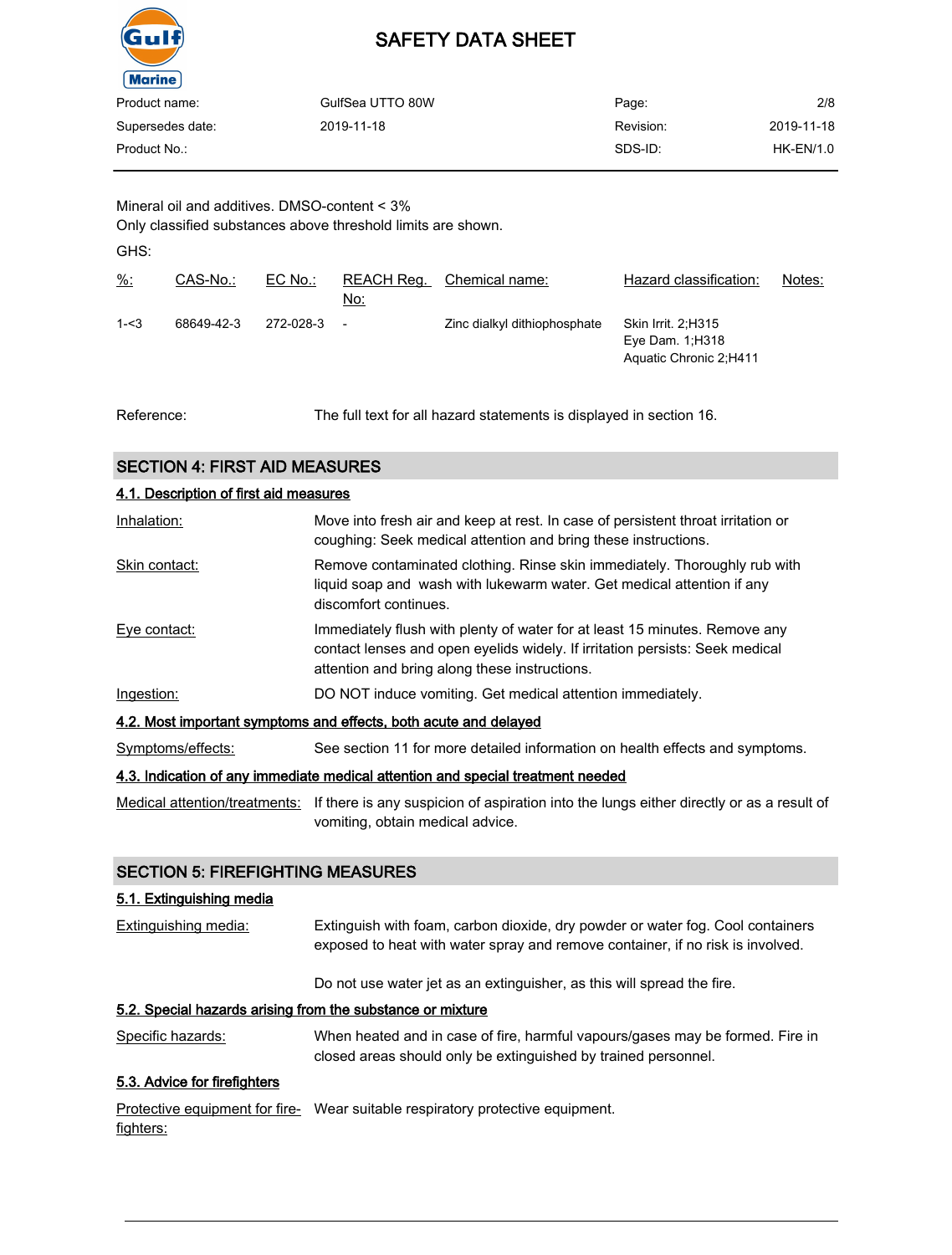

| Product name:    | GulfSea UTTO 80W | Page:     | 3/8        |
|------------------|------------------|-----------|------------|
| Supersedes date: | 2019-11-18       | Revision: | 2019-11-18 |
| Product No.:     |                  | SDS-ID:   | HK-EN/1.0  |

## SECTION 6: ACCIDENTAL RELEASE MEASURES

## 6.1. Personal precautions, protective equipment and emergency procedures

| Personal precautions:                                     | Mark the spillage. Avoid inhalation of oil mist and contact with skin and eyes.<br>Keep public away from danger area. In case of spills, beware of slippery floors<br>and surfaces. |
|-----------------------------------------------------------|-------------------------------------------------------------------------------------------------------------------------------------------------------------------------------------|
| Protective equipment:                                     | Wear necessary protective equipment.                                                                                                                                                |
| 6.2. Environmental precautions                            |                                                                                                                                                                                     |
| Environmental<br>precautions:                             | Avoid discharge into drains. Contact local authorities in case of spillage to<br>drain/aquatic environment.                                                                         |
| 6.3. Methods and material for containment and cleaning up |                                                                                                                                                                                     |
| Methods for cleaning up:                                  | Dam and absorb spillages with sand, earth or other non-combustible material.                                                                                                        |
| 6.4. Reference to other sections                          |                                                                                                                                                                                     |
| Reference:                                                | For personal protection, see section 8. For waste disposal, see section 13.                                                                                                         |

## SECTION 7: HANDLING AND STORAGE

## 7.1. Precautions for safe handling

| Safe handling advice:    | Observe good chemical hygiene practices. Avoid inhalation of oil mist and<br>contact with skin and eyes. Avoid prolonged and repeated contact with oil,<br>particularly used oil. Wash hands before breaks and before smoking, eating or<br>drinking. |
|--------------------------|-------------------------------------------------------------------------------------------------------------------------------------------------------------------------------------------------------------------------------------------------------|
| Technical measures:      | Use work methods which minimise oil mist production. Do not smoke or use open<br>fire or other sources of ignition.                                                                                                                                   |
| Technical precautions:   | When working with heated oil, mechanical ventilation may be required.                                                                                                                                                                                 |
|                          | 7.2. Conditions for safe storage, including any incompatibilities                                                                                                                                                                                     |
| storage:                 | Technical measures for safe Store in tightly closed original container in a well-ventilated place.                                                                                                                                                    |
| Storage conditions:      | Keep at a temperature not exceeding: 45°C.                                                                                                                                                                                                            |
| 7.3. Specific end use(s) |                                                                                                                                                                                                                                                       |

Specific use(s): Lubricant.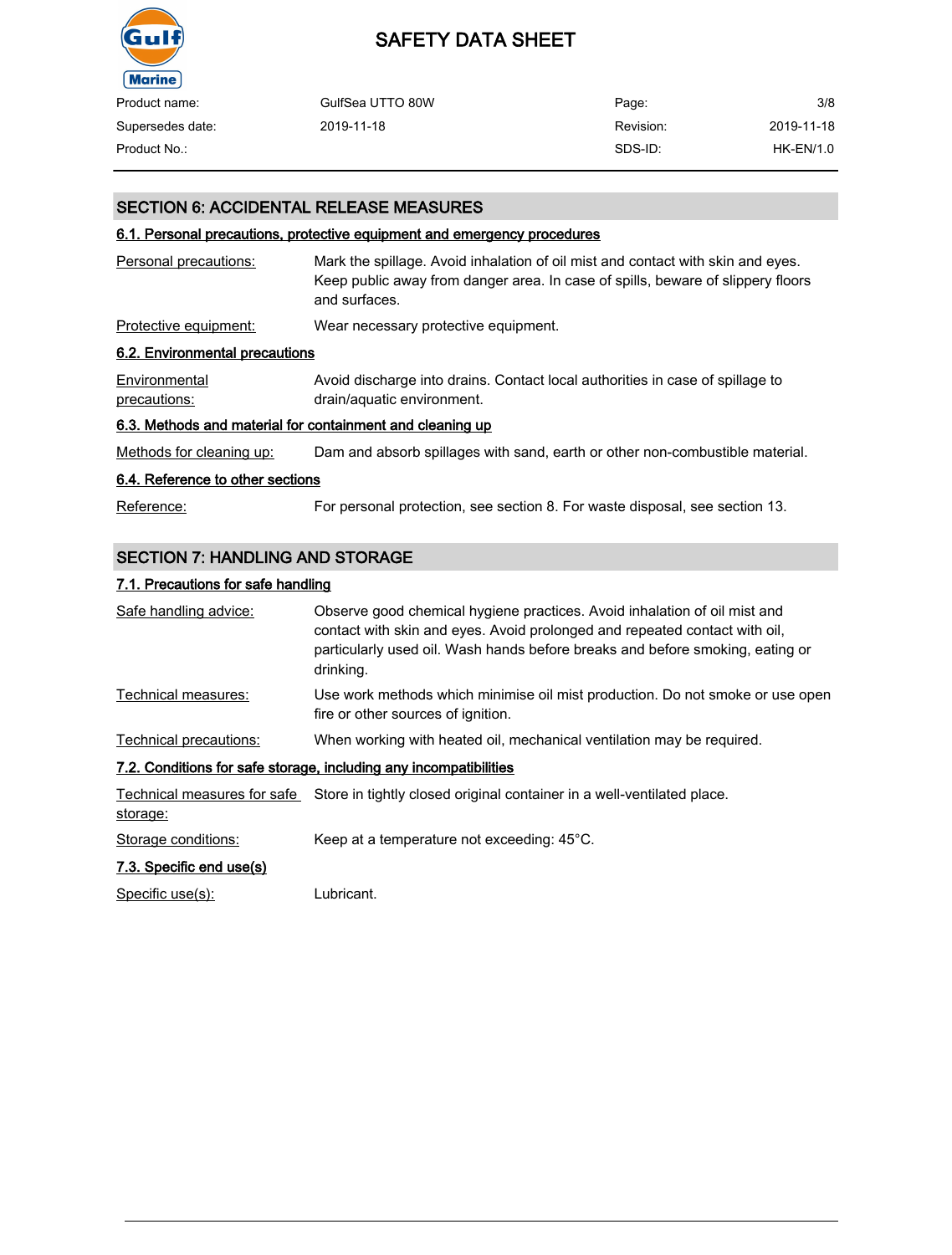

| Product name:    | GulfSea UTTO 80W | Page:     | 4/8        |
|------------------|------------------|-----------|------------|
| Supersedes date: | 2019-11-18       | Revision: | 2019-11-18 |
| Product No.:     |                  | SDS-ID:   | HK-EN/1.0  |

## SECTION 8: EXPOSURE CONTROLS/PERSONAL PROTECTION

## 8.1. Control parameters

Occupational exposure limits:

| CAS-No.:                 | Chemical name:     | <u>As.</u>               | <b>Exposure limits:</b> | <u>Type:</u>        | Notes:                   | References: |
|--------------------------|--------------------|--------------------------|-------------------------|---------------------|--------------------------|-------------|
| $\overline{\phantom{0}}$ | Oil mist, -mineral | -                        | $5 \, \text{mg/m}$ 3    | PEL (Long<br>Term)  | $\overline{\phantom{a}}$ |             |
|                          |                    | $\overline{\phantom{a}}$ | 10 $mg/m3$              | PEL (Short<br>Term) | $\overline{\phantom{a}}$ |             |

## 8.2. Exposure controls

| Engineering measures:  | Provide adequate ventilation. Observe Occupational Exposure Limits and<br>minimize the risk of inhalation of vapours and oil mist.                                                                                                                                                                                                                            |
|------------------------|---------------------------------------------------------------------------------------------------------------------------------------------------------------------------------------------------------------------------------------------------------------------------------------------------------------------------------------------------------------|
| Respiratory equipment: | In case of inadequate ventilation or risk of inhalation of oil mist, suitable<br>respiratory equipment with combination filter (type A2/P3) can be used.                                                                                                                                                                                                      |
| Hand protection:       | Gloves (synthetic rubber, neoprene)                                                                                                                                                                                                                                                                                                                           |
| Eye protection:        | Wear approved, tight fitting safety glasses where splashing is probable.                                                                                                                                                                                                                                                                                      |
| Skin protection:       | Wear appropriate clothing to prevent repeated or prolonged skin contact.                                                                                                                                                                                                                                                                                      |
| Hygiene measures:      | Wash hands after handling. Observe good chemical hygiene practices. Wash<br>contaminated clothing before reuse. When using do not eat, drink or smoke.<br>Always remove oil with soap and water or skin cleaning agent, never use<br>organic solvents. Do not use oil-contaminated clothing or shoes, and do not<br>put rags moistened with oil into pockets. |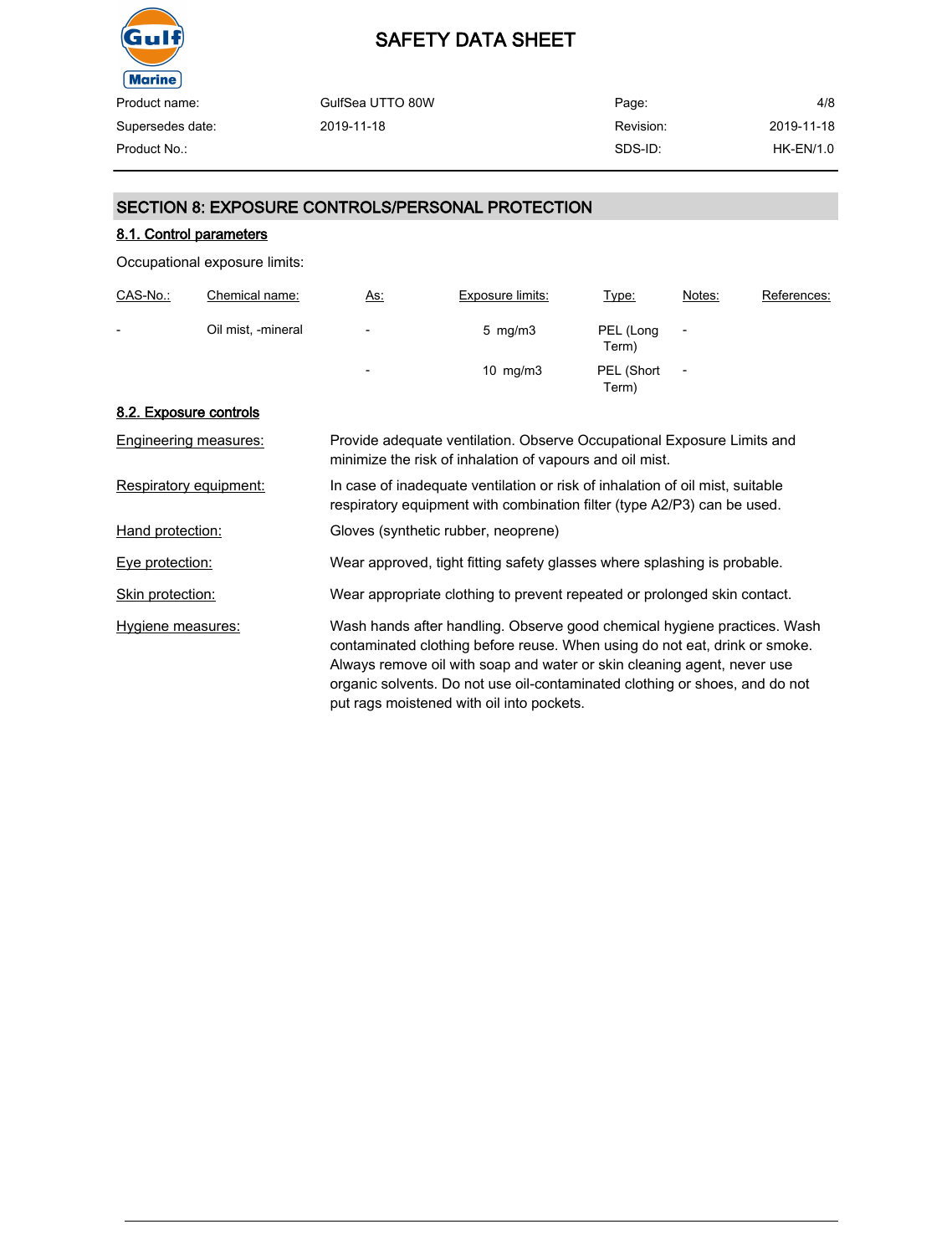

Product name: Supersedes date:

Page: Revision: SDS-ID: Product No.: HK-EN/1.0

5/8 2019-11-18

## SECTION 9: PHYSICAL AND CHEMICAL PROPERTIES

GulfSea UTTO 80W

2019-11-18

## 9.1. Information on basic physical and chemical properties

| Appearance:                                        | Viscous liquid.                  |
|----------------------------------------------------|----------------------------------|
| Colour:                                            | Brown.                           |
| Odour:                                             | Mild.                            |
| Odour threshold:                                   | Not available.                   |
| pH:                                                | Not applicable.                  |
| Melting point / freezing point:                    | Not available.                   |
| Boiling point:                                     | Not available.                   |
| Flash point:                                       | $204^{\circ}$ C<br>ASTM D 92     |
| Evaporation rate:                                  | Not available.                   |
| Flammability (solid, gas):                         | Not applicable.                  |
| <b>Explosion limits:</b>                           | Not available.                   |
| Vapour pressure:                                   | Not available.                   |
| Vapour density:                                    | Not available.                   |
| <u>Relative density:</u>                           | $0.886(15^{\circ}C)$             |
| Solubility:                                        | Soluble in: Organic solvents.    |
| <b>Partition coefficient</b><br>(n-octanol/water): | Not available.                   |
| Auto-ignition                                      | Not available.                   |
| temperature (°C):                                  |                                  |
| Decomposition                                      | Not available.                   |
| temperature (°C):                                  |                                  |
| Viscosity:                                         | 9.6 mm <sup>2</sup> /s $(40 °C)$ |
| <b>Explosive properties:</b>                       | Not available.                   |
| Oxidising properties:                              | Not available.                   |
| 9.2. Other information                             |                                  |
| Pour point (°C)::                                  | $-39^{\circ}$ C                  |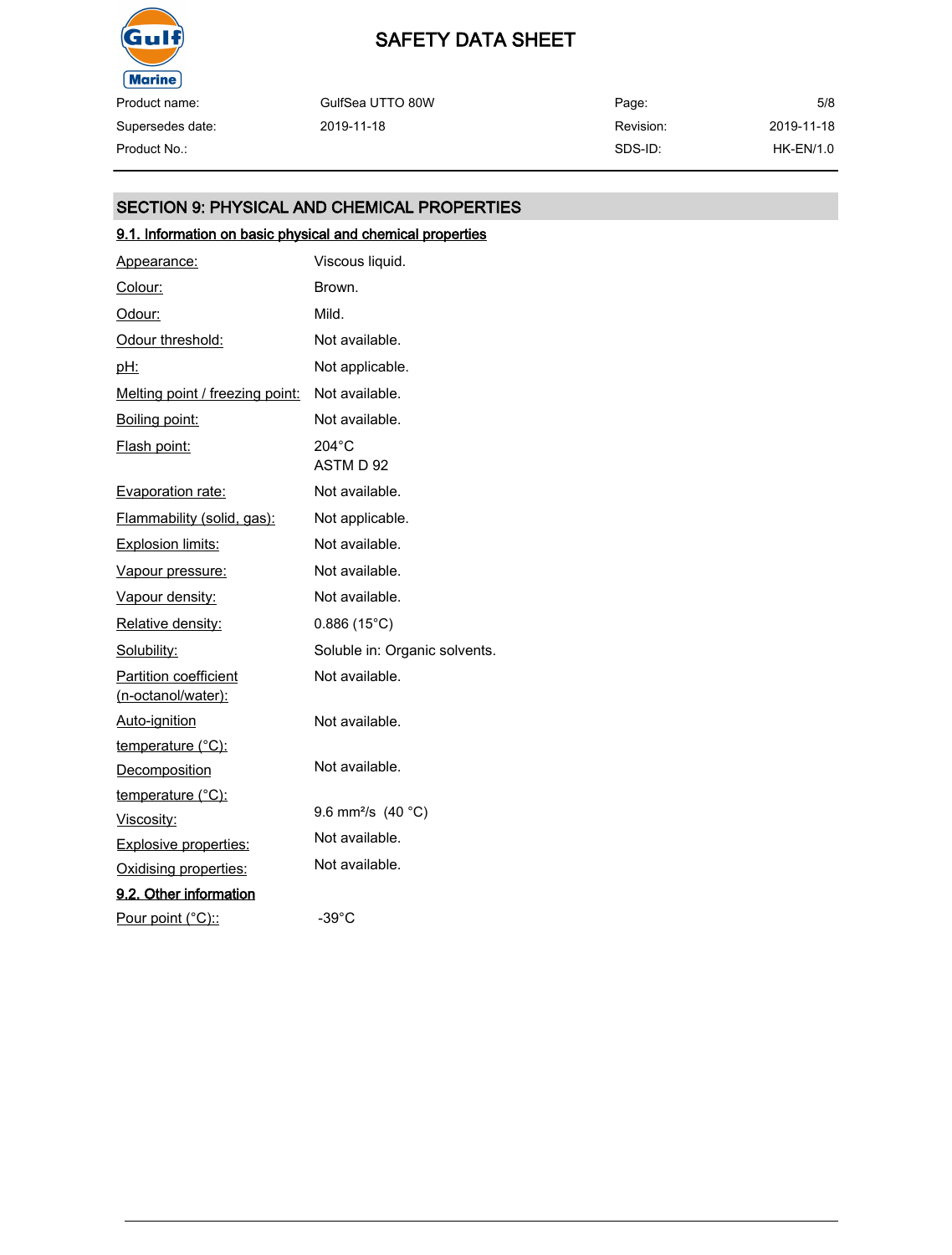

products:

## SAFETY DATA SHEET

| Product name:    | GulfSea UTTO 80W | Page:     | 6/8         |
|------------------|------------------|-----------|-------------|
| Supersedes date: | 2019-11-18       | Revision: | 2019-11-18  |
| Product No.:     |                  | SDS-ID:   | $HK-EN/1.0$ |

| <b>SECTION 10: STABILITY AND REACTIVITY</b> |                                                                                          |  |
|---------------------------------------------|------------------------------------------------------------------------------------------|--|
| 10.1. Reactivity                            |                                                                                          |  |
| Reactivity:                                 | Not reactive.                                                                            |  |
| 10.2. Chemical stability                    |                                                                                          |  |
| Stability:                                  | Stable under normal temperature conditions.                                              |  |
| 10.3. Possibility of hazardous reactions    |                                                                                          |  |
| Hazardous reactions:                        | None known.                                                                              |  |
| 10.4. Conditions to avoid                   |                                                                                          |  |
|                                             | Conditions/materials to avoid: Heat, sparks, flames. Extremely high or low temperatures. |  |
| 10.5. Incompatible materials                |                                                                                          |  |
| Incompatible materials:                     | Strong oxidizing substances.                                                             |  |
| 10.6. Hazardous decomposition products      |                                                                                          |  |
| Hazardous decomposition                     | None under normal conditions. Hazardous polymerisation will not occur.                   |  |

## SECTION 11: TOXICOLOGICAL INFORMATION

### 11.1. Information on toxicological effects

| <b>Acute Toxicity (Oral):</b>                                 | Based on available data, the classification criteria are not met.                                                                                         |
|---------------------------------------------------------------|-----------------------------------------------------------------------------------------------------------------------------------------------------------|
| Acute Toxicity (Dermal):                                      | Based on available data, the classification criteria are not met.                                                                                         |
| Acute Toxicity (Inhalation):                                  | Based on available data, the classification criteria are not met.                                                                                         |
| Skin Corrosion/Irritation:                                    | Based on available data, the classification criteria are not met.                                                                                         |
| Serious eye damage/irritation: Causes serious eye irritation. |                                                                                                                                                           |
| Respiratory or skin<br>sensitisation:                         | Based on available data, the classification criteria are not met.                                                                                         |
| Germ cell mutagenicity:                                       | Based on available data, the classification criteria are not met.                                                                                         |
| Carcinogenicity:                                              | Based on available data, the classification criteria are not met.                                                                                         |
| <b>Reproductive Toxicity:</b>                                 | Based on available data, the classification criteria are not met.                                                                                         |
| STOT - Single exposure:                                       | Based on available data, the classification criteria are not met.                                                                                         |
| STOT - Repeated exposure:                                     | Based on available data, the classification criteria are not met.                                                                                         |
| Aspiration hazard:                                            | Based on available data, the classification criteria are not met.                                                                                         |
| Inhalation:                                                   | Inhalation of oil mist or vapours formed during heating of the product may irritate<br>the respiratory system and provoke throat irritation and coughing. |
| Skin contact:                                                 | Prolonged or repeated contact with used oil may cause serious skin diseases,<br>such as dermatitis.                                                       |
| Eye contact:                                                  | May cause temporary eye irritation.                                                                                                                       |
| Ingestion:                                                    | Low order of acute toxicity, but aspiration following ingestion and vomiting may<br>cause severe and potentially fatal chemical pneumonitis.              |
| Specific effects:                                             | Used oil may contain harmful contaminants.                                                                                                                |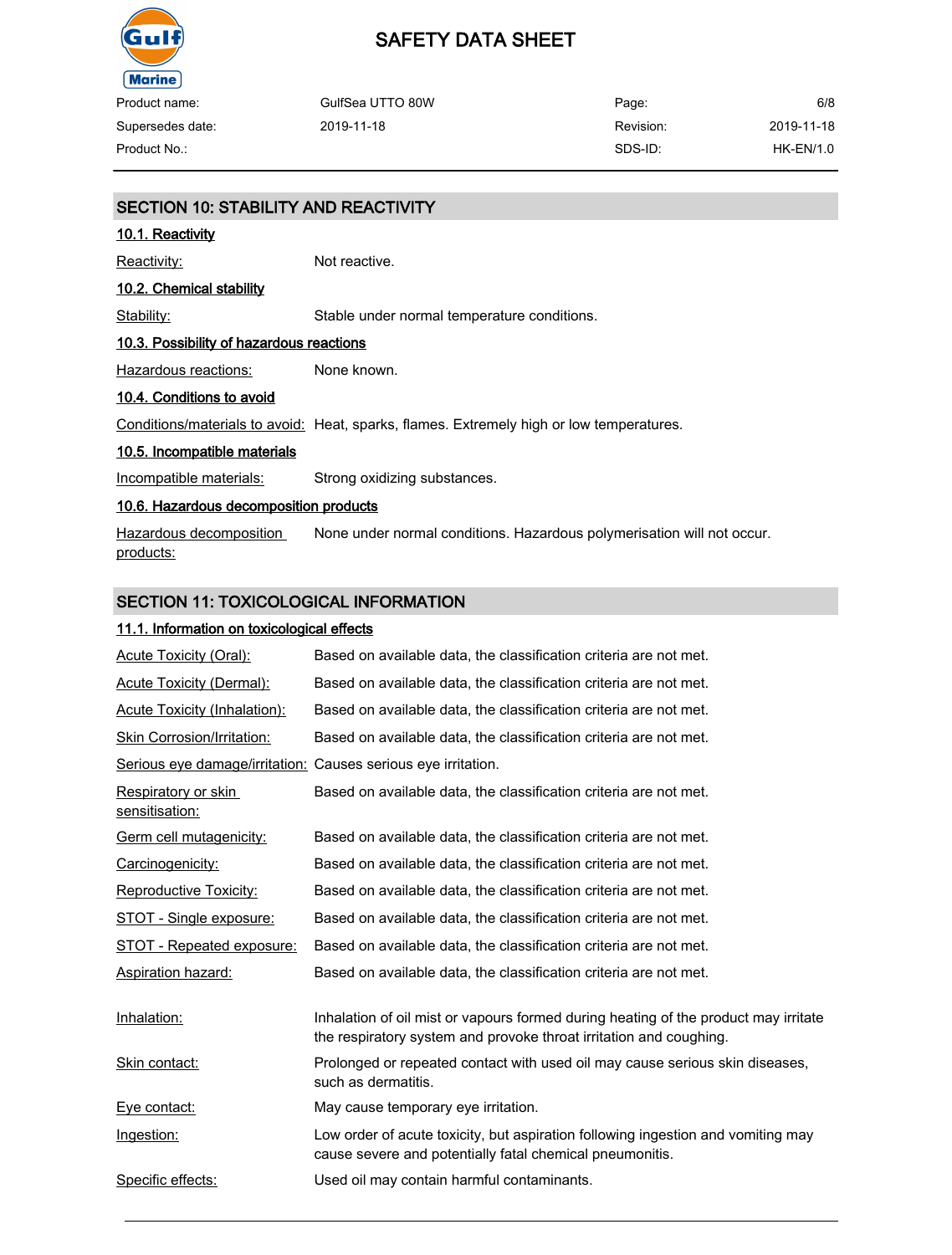

| Product name:    | GulfSea UTTO 80W | Page:     | 7/8        |
|------------------|------------------|-----------|------------|
| Supersedes date: | 2019-11-18       | Revision: | 2019-11-18 |
| Product No.:     |                  | SDS-ID:   | HK-EN/1.0  |

## SECTION 12: ECOLOGICAL INFORMATION

### 12.1. Toxicity

Ecotoxicity: Not classified as dangerous to the environment.

### 12.2. Persistence and degradability

Degradability: Potentially degradable, but will persist in the environment for long periods.

## 12.3. Bioaccumulative potential

Bioaccumulative potential: No data available on bioaccumulation.

### 12.4. Mobility in soil

Mobility: Spillages may penetrate the soil causing ground water contamination.

### 12.5. Results of PBT and vPvB assessment

PBT/vPvB: Not known.

### 12.6. Other adverse effects

Other adverse effects: Not known.

## SECTION 13: DISPOSAL CONSIDERATIONS

### 13.1. Waste treatment methods

Dispose of waste and residues in accordance with local authority requirements.

Contaminated packaging: Disposal through approved facilities is recommended.

## SECTION 14: TRANSPORT INFORMATION

The product is not covered by international regulation on the transport of dangerous goods (IMDG, IATA).

### 14.1. UN number

UN-No:

#### 14.2. UN proper shipping name

Proper Shipping Name:

#### 14.3. Transport hazard class(es)

Class:

#### 14.4. Packing group

PG:

## 14.5. Environmental hazards

Marine pollutant:

Environmentally Hazardous Substance:

#### 14.6. Special precautions for user

Special precautions:

#### 14.7. Transport in bulk according to Annex II of MARPOL 73/78 and the IBC Code

-

Transport in bulk: